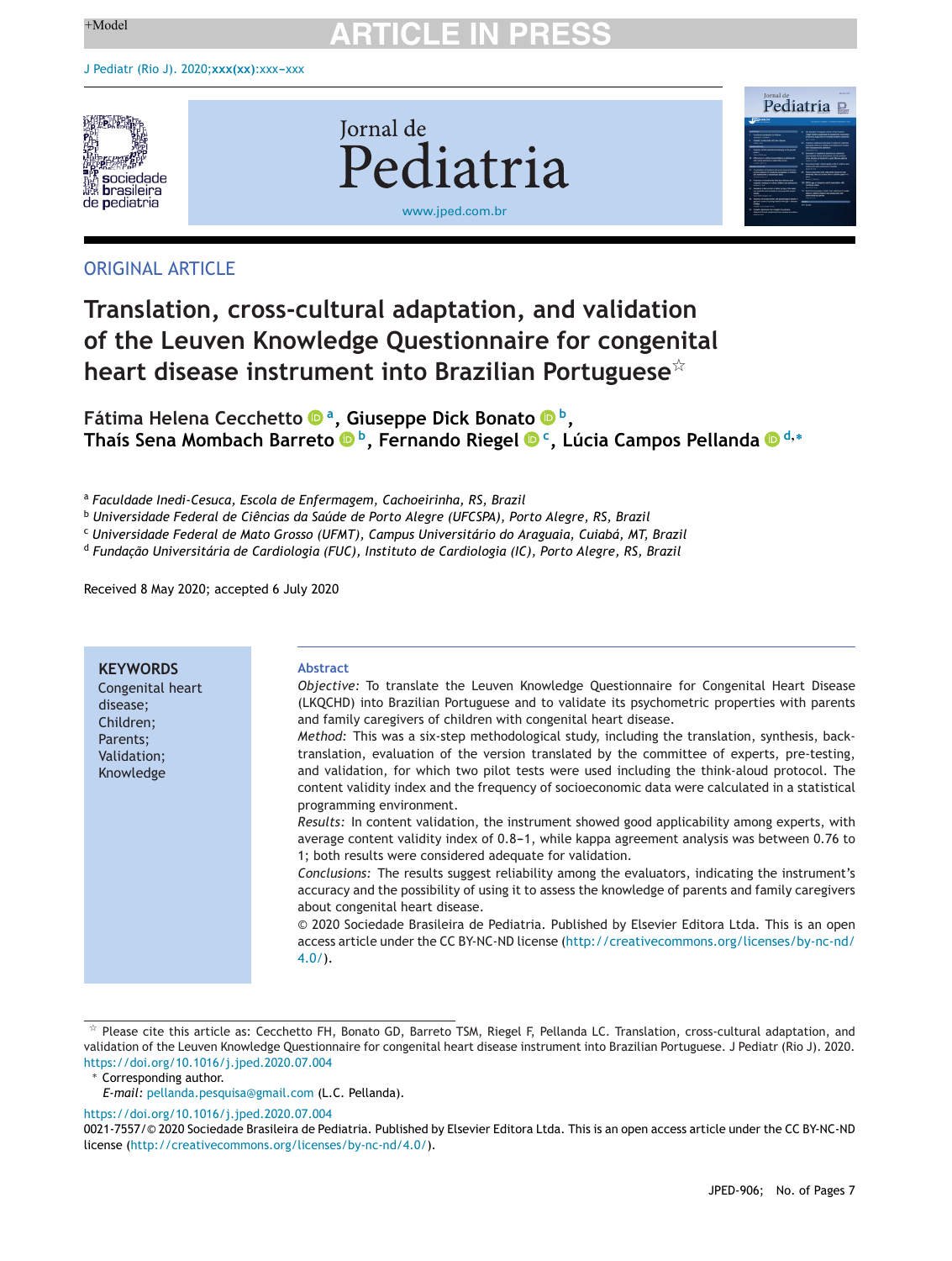## **Introduction**

Congenital heart disease (CHD) is a group of defects in cardiac formation and/or large blood vessels with significant incidence, prevalence, morbidity, and mortality. Recent data show that cardiac malformations are among the leading causes of death in early childhood; CHD is the most frequent and has the highest mortality, representing 40% of malformations.[1](#page-5-0)

In Brazil, CHD has a prevalence of six per 1000 children, and in the last 15 years this rate has increased to nine out of 1000 children. Recent data show that children with severe heart disease will not reach 18 years of age. These diseases are among the leading causes of death worldwide, reaching 30%.[2](#page-6-0)

The aim of this study was thus to translate the Knowledge Congenital Heart Disease Questionnaire (LKQCHD) into Brazilian Portuguese and to validate its psychometric properties in a population of parents and family caregivers of children with CHD.

### **Background**

Patients and parents/family caregivers of children with CHD need to be aware of the care required and signs and symptoms of the condition in order to intervene and recognize when conditions are getting worse. The Leuven (LKQCHD) was developed to verify the knowledge of patients with heart disease. $3,4$ 

Based on these experiences, the questionnaire was slightly adapted for use with parents of children with CHD.<sup>[5](#page-6-0)</sup>

Given this context, there is a need to prepare for action in this scenario, and educational strategies for parents or caregivers to gain more knowledge of CHD are necessary. Parents and family caregivers of children with CHD must understand the state of health of their child in order to provide excellent care. As these children have signs and symptoms of the pathology, and their condition frequently worsens, rapid interventions are necessary to avoid hospitalization and even death.<sup>[6](#page-6-0)</sup>

According to various authors, parents and family caregivers of children with CHD and other cardiac pathologies present significant knowledge gaps that may affect the care of these children, possibly due to a lack of understanding or remembering important information.<sup> $7-10$ </sup> It is noteworthy that the knowledge of the patient and family about their heart defects and relevant health practices can improve health outcomes.<sup>[10](#page-6-0)</sup>

In terms of complications, the relationship between congenital heart defects and child's teething increases risks for the development of infectious endocarditis.

These children may develop endocarditis on exposure to bacteremia, and good oral hygiene with appropriate brushing and supervision by caregivers and parents will reduce the frequency and magnitude of bacteremia, which plays a crucial role in the development of infectious endocarditis.[9](#page-6-0)

The lack of mastery of certain knowledge by parents and family caregivers of cardiopaths may show a failure in communication and information between parents, family, and professionals, especially at this stage of life. It is import to question whether this communication failure is related to lack of knowledge about certain topics.  $10,11$ 

One of the studies found that parents were not well informed about medication, side effects and interaction with other drugs or foods, endocarditis, and the possibility of their child taking part in competitive sports.<sup>[7](#page-6-0)</sup>

In the outpatient care practice of pediatric patients with heart disease, it is evident that factors such as parents' knowledge of the diagnosis, supervision of physical activity, food, and other types of protection are important for the favorable outcome of care for the pediatric patient in question. In this sense, studies that focus on this aspect are of fundamental importance.

No instrument in Portuguese validated in Brazil that could measure the knowledge of parents and family caregivers about heart disease was found. The LKQCHD is an instrument that was developed to comprehensively measure the level of knowledge in patients and families with CHD. $8,9$ 

### **Materials and methods**

This is a methodological study of the translation, crosscultural adaptation, and content validation of the LKQCHD which was carried out from March 2017 to December 2018 and approved by the research Ethics Committee, under No. 1207652.

Authorization was initially requested from the author, Phillip Moons, PhD, to carry out the translation of the instrument. After authorization, the project was sent to the Research Ethics Committee for consideration and approval.

The instrument consists of 24 questions grouped into four dimensions: Disease and Treatment, Prevention of Complications, Physical Activity, and Sexuality and Heredity. There are various response formats, such as *Yes*, *No*, and *I don't know*, and some answers include signs and symptoms, types of pathologies, a drawing for the recognition of the type of heart disease, and answers about the general knowledge of the pathology. The answers were categorized as 1 (correct), 2 (wrong), or 3 (incomplete) according to the author's orientation.

Inclusion criteria were parents (mother and father), grandparents, and brothers or sisters (family caregivers) of children of both sexes aged  $1-12$  who had CHD, and who had been treated for one year in a reference hospital for CHD in Porto Alegre, Rio Grande do Sul, Brazil. Parents and family caregivers accompanying the children provided written informed consent and responded to the LKQCHD. The LKQCHD translation and cross-cultural adaptation process was based on international guidelines and consisted of six stages:  $1$  -- initial translation;  $2$  -- synthesis of translations;  $3 -$  back translation;  $4 -$  evaluation by the committee of experts;  $5$  -- pre-test; 6 -- content validation.<sup>[12](#page-6-0)</sup>

### **Process of the translation, transcultural adaptation, and validation of the LKQCHD instrument into Brazilian Portuguese**

#### **Stage 1: Translation**

In the first step of the translation process, the original English version of the LKQCHD was independently translated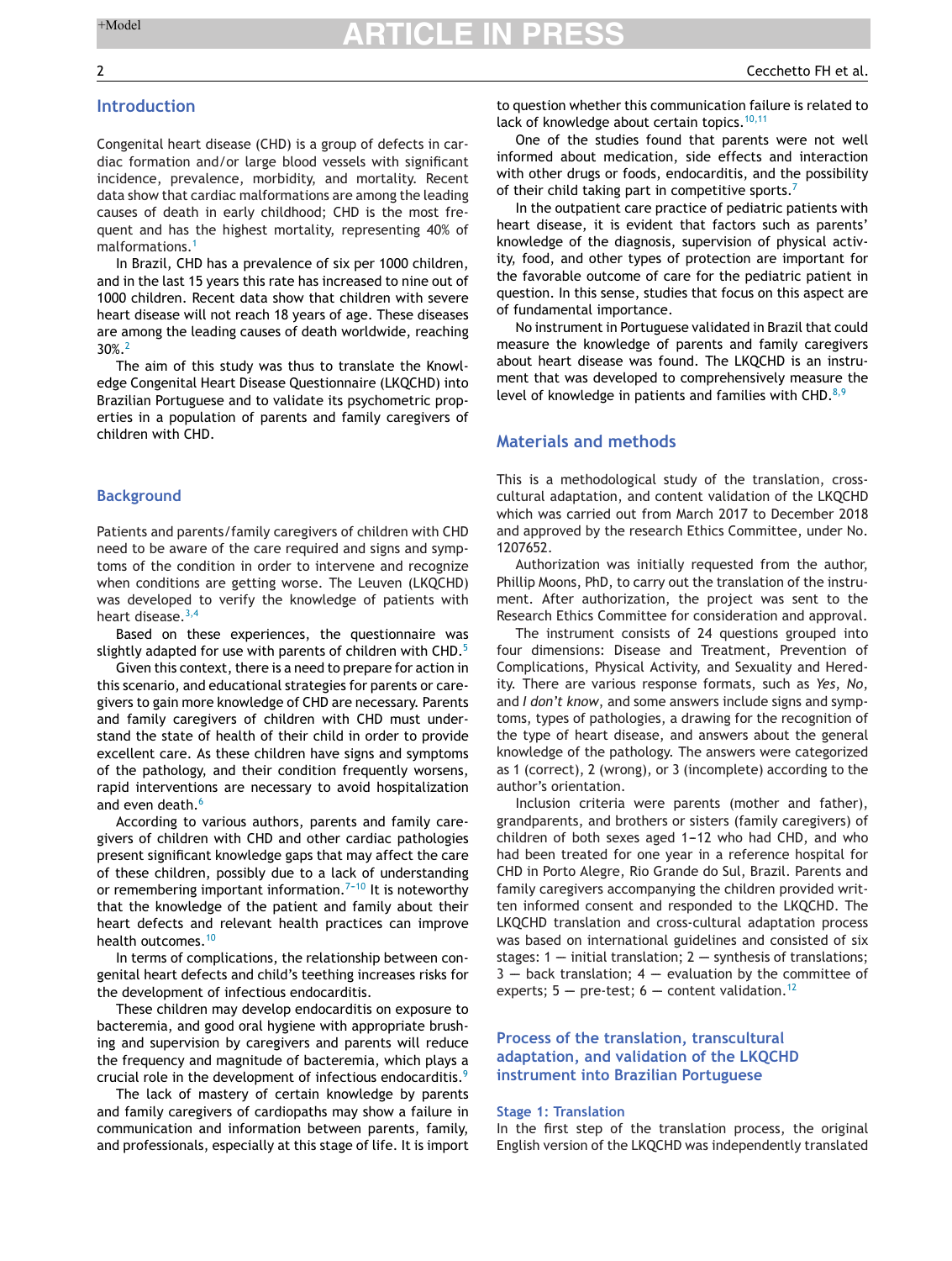#### Translation validation of the Leuven Questionnaire 3

into Brazilian Portuguese by two translators; these versions were dubbed T1 and T2.

#### **Stage 2: Synthesis**

In this stage, the synthesis of the translations took place at a consensus meeting between two translators and two nursing researchers working with children with CHD, and this was called T3 in [Table](#page-3-0) 1.

The researchers suggested changes in the instrument format, given that some questions in the instrument were now incomprehensible for the Brazilian reality: specifically, questions 2, 6.2, 7, 8, 10, 19, 20, 21, 22, and 23; the table below shows the changes made in the structure of the questions that were incomprehensible to the research participants.

#### **Stage 3: Retranslation or back translation**

In this stage, the T3 version was back-translated from Portuguese into English by two other independent translators who did not know the original instrument. Each back translator produced a new version, called BT1 and BT2, and this stage aimed to assess whether the content of the synthesis version was similar to the original instrument in [Table](#page-3-0) 1.

### **Stage 4: Evaluation by the committee of experts**

After the back translation, a committee of six experts, comprising professional nurses with experience in the subject under study, including five university teachers with MAs, and one university professor with a PhD. This committee met with the purpose of producing the so-called pre-final version of the instrument, which also included the analysis of semantic and conceptual equivalences of the version translated into Brazilian Portuguese in [Table](#page-4-0) 2.

#### **Stage 5: Pre-test**

A pre-test of the final version of the instrument was performed, consolidating the evaluation stage of the committee, in order to assess the comprehension and clarity of the items. It consisted of 20 subjects from the target population who completed the questionnaire and who were interviewed to investigate each item of the questionnaire and the choice of answers. The final version of the instrument was obtained after analysis of the pre-test results and presented in [Table](#page-4-0) 2, as follows:

#### **Stage 6: Validation**

*Pilot Test 1.* Before being applied on a daily basis, any new instrument must be tested, i.e., pilot tested, in order to make sure it is operational and ready for use in a real-life study or intervention.<sup>[11](#page-6-0)</sup> The think-aloud protocol is closely related to interviewing when it comes to collecting data. The researcher applies this technique simultaneously while respondents are conducting the assessment, asking questions about the perceived clarity and understandability of each instruction and item, and recording the respondents' perceptions and reactions.<sup>13-15</sup> In Pilot Study 1, five family members were informed informally through the researcher, so as to present them with the study objectives and to request their participation in the pilot study.

It should be emphasized that the self-report instrument to which they responded did not evaluate them; on the contrary, they evaluated the Brazilian Portuguese version of the self-report form. These family members were brought together, and while responding to the LKQCHD, the thinkaloud protocol was applied. The aim was to listen to the opinion of respondents about this version of the self-report form and thus ensure that this Portuguese version of the LKQCHD was clear and accurate. After each instruction and item were read aloud by one of the researchers, respondents were instructed to comment on the clarity and comprehensibility of the formulation in Portuguese. Participants identified certain aspects of the questionnaire structure, which were then corrected. During the application of the think-aloud technique, in Question 1 the lack of awareness of family members in relation to CHD was observed, but the changes caused by the pathology could be seen in the illustration. In Question 11, on endocarditis, most participants were unaware of the terminology of the disease but most could describe its symptoms, demonstrating that they know of its existence, but not from its scientific terminology. At the end of the application of the think-aloud protocol, it was found that the instrument is suitable for application in the population under study. The final translated version was approved by the author of the LKQCHD questionnaire.

*Pilot Test 2.* The cross-cultural adaptation of the questionnaire performed during this step to achieve semantic equivalence (word equivalence), idiomatic equivalence (equivalent expressions), and experimental equivalence (words and situations appropriate to the Brazilian cultural context). The translated LKQCHD was applied by one of the researchers to 171 relatives of patients with congenital cardiovascular disease on the day of medical consultation in a favorable environment (waiting room/office). The estimated time to complete the questionnaire was ten minutes.[16](#page-6-0)

### **Results**

In Stage 1, the discrepancies most found in the translations were related to words or terms with similar meanings in Brazil, such as cleaning and brushing teeth, diagram and figure, palpitation and tachycardia, and diet and food.

In Stage 2, the synthesis of the translations, all the changes occurring in the previous stage were studied, and the professionals opted for most common terms in Brazilian Portuguese. In this stage there was a need for correction of the verb tenses.

In Stage 3, the back-translated versions BT1 and BT2 were the same in eighteen questions (77%), and all translation differences were considered as synonyms. In Stage 4, the committee of experts made cross-cultural adaptations to produce a pre-test version. At this stage of the study, no sample calculation was performed. Based on this stage of the process, the version was corrected, and this resulted in the final version used in the next phase of the study.

Also in Stage 4, the content validity index (CVI) calculated for each evaluator is described in [Table](#page-5-0) 3, where it can be seen that the lowest CVI was 0.80 in relation to the clarity of the questions, corresponding to 80% agreement in the answers of the evaluators, which indicates that the instrument's content validity was demonstrated in the results by the kappa coefficient. The kappa agreement test was used to verify the relevance and clarity among the evaluators,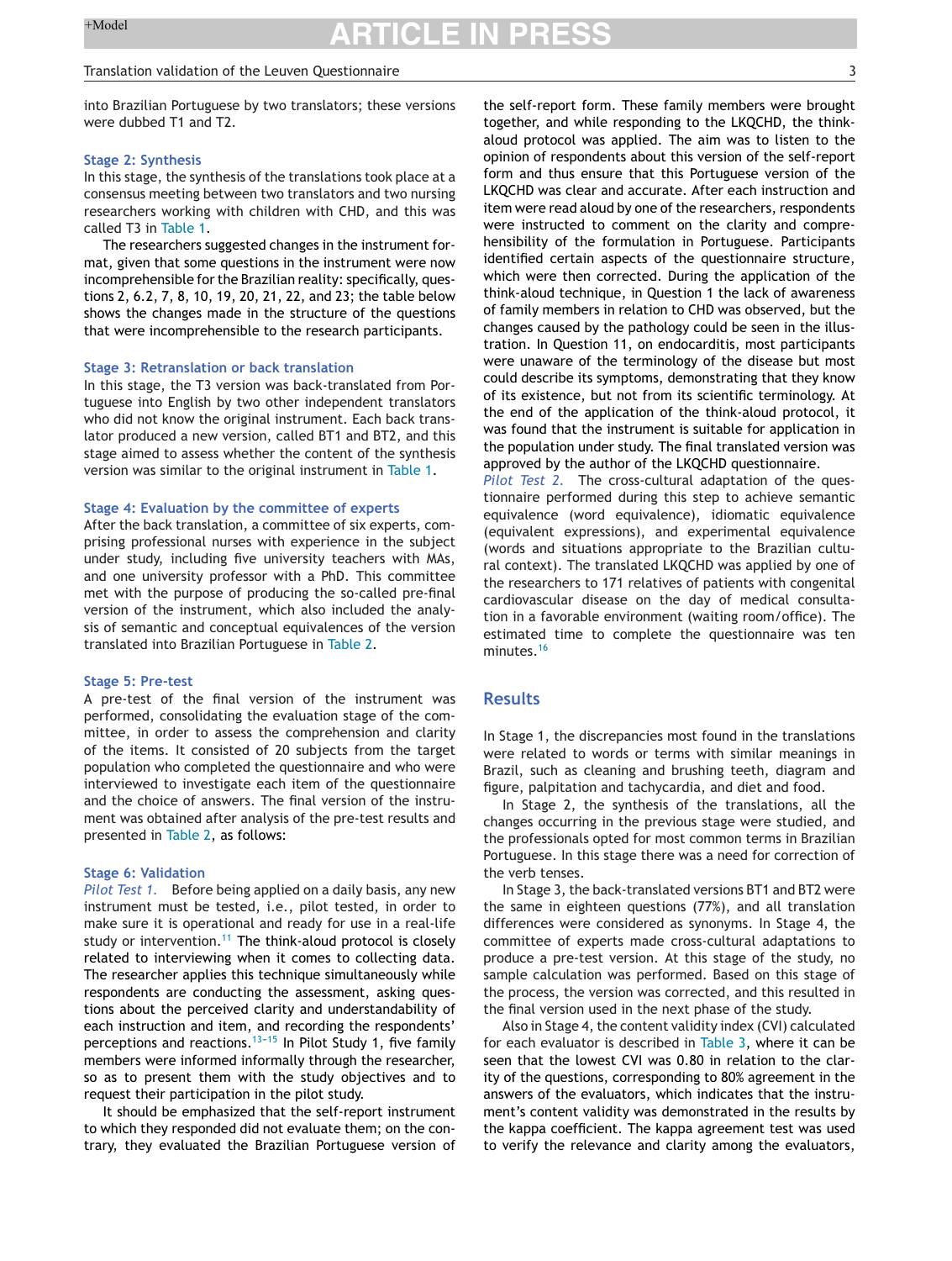<span id="page-3-0"></span>

| Synthesis of the translations (T3) and the final version of the questions that underwent alteration.<br>Table 1                                                                                                                                                                                                                                                                                                                                                                                                                                                                                                                        |                                                                                                                                                                                                                                                                                                                                                                                                                                                                                                                                                                                                                                                                                                        |  |  |  |  |
|----------------------------------------------------------------------------------------------------------------------------------------------------------------------------------------------------------------------------------------------------------------------------------------------------------------------------------------------------------------------------------------------------------------------------------------------------------------------------------------------------------------------------------------------------------------------------------------------------------------------------------------|--------------------------------------------------------------------------------------------------------------------------------------------------------------------------------------------------------------------------------------------------------------------------------------------------------------------------------------------------------------------------------------------------------------------------------------------------------------------------------------------------------------------------------------------------------------------------------------------------------------------------------------------------------------------------------------------------------|--|--|--|--|
| Original translated version (T3) and incomprehensible<br>questions                                                                                                                                                                                                                                                                                                                                                                                                                                                                                                                                                                     | Final version of questions after adjustments                                                                                                                                                                                                                                                                                                                                                                                                                                                                                                                                                                                                                                                           |  |  |  |  |
| 2. Describe in the space below or indicate on the diagram<br>where your child's heart problem is located?<br>6.2. When do you have to take your medication?<br>7. If you experience side effects with your medication, is it<br>recommended that you should stop taking the<br>medication?<br>8. Should your child follow a diet?<br>10. If the cardiologist informs you that everything is fine,<br>does this mean you don't need to continue the follow-up?<br>19. Should you clean your teeth at least once a day?<br>20. Is smoking more harmful to someone with congenital<br>heart disease than to someone without this problem? | 2. Describe in the space below or indicate on the figure where<br>your child's heart problem is located?<br>6.2. What times does your child have to take their medication?<br>7. If your child has bad reactions or allergies due to<br>medication, it is recommended that the use of this medication<br>be discontinued?<br>8. Should your child eat certain kinds of food?<br>10. When your child's cardiologist informs you that everything<br>is fine, does that mean you don't need any more appointments?<br>19. Should your child clean their teeth at least once a day?<br>20. Is cigarette smoking more harmful to someone with<br>congenital heart disease than to someone who does not have |  |  |  |  |
| 21. Is drinking three or more alcoholic drinks a day more<br>harmful someone with congenital heart disease than to<br>someone without this problem?<br>22. Can you take part in competitive sports that require<br>intensive daily training?<br>23. Should you choose a profession that is not very<br>physically demanding and also be careful not to over<br>exercise?                                                                                                                                                                                                                                                               | heart disease?<br>21. Is drinking three or more alcoholic drinks a day more<br>harmful for someone with congenital heart disease than for<br>someone who does not have congenital heart disease?<br>22. Can your child take part in sports that require intensive<br>daily training?<br>23. In the future, should your child choose a profession that is<br>not very physically demanding as well as being careful not to<br>over exercise?                                                                                                                                                                                                                                                            |  |  |  |  |

considering cutoff values above 0.6. Analyzing the results, it was found that all items presented values above 0.6, and Questions 2, 6.2, 7.8, 10, 19, 20, 21, and 23 presented 0.76 either in clarity or relevance in [Table](#page-5-0) 4.

The final process of validation of the content of the questionnaire was carried out with 171 family members, whose children's average age was 5 years. The majority were boys (51.4%), with an average treatment time of four years. The majority (71%) came from the hinterland of the state of Rio Grande do Sul, with the mother as the main caregiver (87.2%), and the majority of caregivers had completed Brazilian primary schooling (up to 14−15 years old). The most common pathology was intraventricular communication (IVC), as described in [Table](#page-5-0) 3.

### **Discussion**

In the process of translation and transcultural adaptation of the LKQCHD, $<sup>1</sup>$  $<sup>1</sup>$  $<sup>1</sup>$  the translated version, called the Question-</sup> naire on the knowledge of family members of children with CHDs, showed semantic, cultural, and conceptual equivalence, after the expert's evaluation.

During the process of translation and adaptation of the questionnaire, grammatical adjustments were necessary in order to adapt it to the Brazilian context.

The LKQCHD was developed in 2001 by a Belgian nurse, Philip Moons, PhD, and was initially applied to adult patients with CHD and covered four domains that evaluate the disease and its treatment, prevention of complications, physical activities, and reproductive issues. In Taiwan, there are two versions: the first was developed in 2001 and covered four areas: (a) the disease and its treatment; (b) prevention of complications; (c) physical activities; (d) reproductive issues.

Later, in 2009, a new version of the instrument was elaborated, retaining the previous structure but dividing the fourth domain into two: sexuality and heredity, and contraception and pregnancy planning, the latter domain being applicable to female patients only. According to the author, although this questionnaire was designed to be answered by patients, it can be adapted for use with parents of children with CHD.<sup>11-13</sup> The studies that translated and adapted the LKQCHD used a methodology similar to that presented in the research, differing only in the composition of the specialists who were part of the committee of experts. Despite cultural and methodological differences between evaluators, the LKQCHD proved to be a reliable and valid instrument for use by caregiving parents and family members.

The Portuguese version, adapted for use with the Brazilian population, presented an excellent inter-rater evaluation related to clarity and relevance, with all ratings above 0.6. After the translation and back translation of the LKQCHD, few questions required cultural adaptation, and no items were omitted. However, it does not provide detailed information on the structure of agreement and disagreement. Beaton et al.<sup>[16](#page-6-0)</sup> mention that for the estimation of inter-rater reliability, the kappa method is the most appropriate.<sup>[17](#page-6-0)</sup> Questions 7, 20, and 21 presented lower values reliability; the kappa method is the most appropriate evaluation related to clarity and relevance, with all ratings above 0.6 in [Table](#page-5-0) 4.

Knowledge about the disease is believed to improve selfcare and help control risk factors. As cases of children with CHD increase, it is critical that caregiving parents or family members are prepared to provide appropriate care to this population. A study on the knowledge about the care provided to children with CHD states that having infor-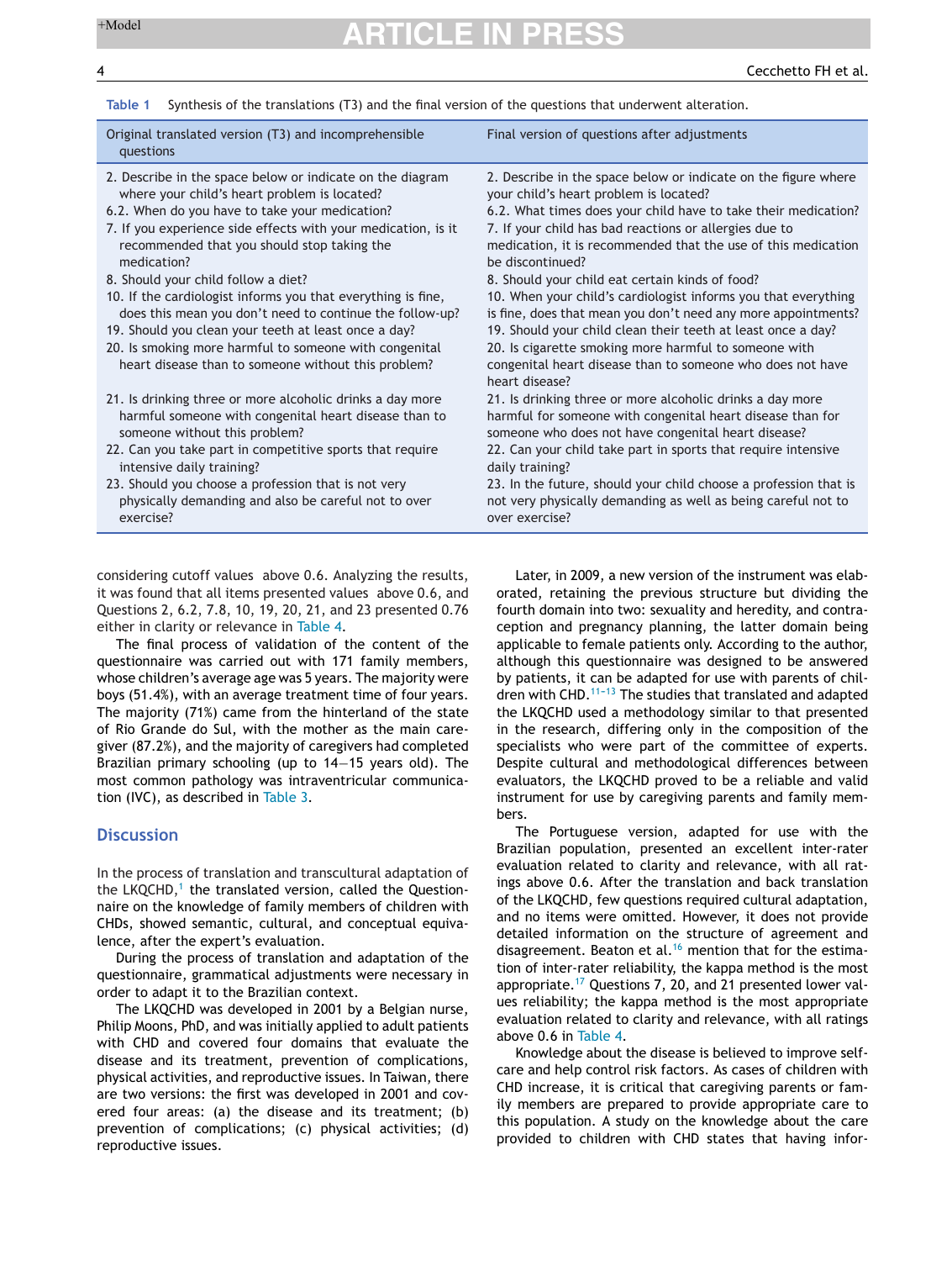### <span id="page-4-0"></span>Translation validation of the Leuven Questionnaire 5

**Table 2** Final version of the *Leuven Knowledge Questionnaire for Congenital Heart Disease* instrument translated into Brazilian Portuguese.

#### *Leuven Knowledge Questionnaire for Congenital Heart Disease*

Doença e Tratamento

- 1. Qual o nome da doenca cardíaca do seu filho(a)?
- 2. Descreva no espaco abaixo ou indique na figura onde se localiza o problema cardíaco do seu filho(a)
- 3. De quanto em quanto tempo seu filho(a) tem que ir a consulta com o médico ou pediatra para acompanhamento do problema cardíaco?
- 4. Para que serve o acompanhamento do seu filho(a) com médicos e pediatra?
- 5. Como foi tratado até agora o problema cardíaco do seu filho(a)?
- 6. Seu filho foi orientado que certos alimentos e certas medicações podem alterar o efeito da sua medicação?
- 6.1. Qual a dose que seu filho tem que tomar e qual via (comprimido, injeção na veia ou musculo)?
- 6.2 Quais os horários que seu filho(a) tem que tomar o medicamento?
- 6.3 Você sabe qual o efeito ou a funcão desta medicacão?
- 6.4 Você sabe quais as reações ruins que pode ocorrer devido ao uso desta medicação?
- 7. Se seu filho(a) tiver reações ruins ou alergias devido a medicação é indicado que o uso desta medicação seja interrompido?
- 8. Seu filho deve seguir uma alimentação?
- 8.1 Se responder sim por favor indicar o tipo de alimentação?
- 9. Assinale todos os sintomas se caso a doença cardíaca do seu filho(a) piore e que você deva procurar um médico(cardiologista) com urgência.
- 10. Quando o cardiologista do seu filho(a)lhe informa que está tudo bem, isso significa que você não precisa de mais nenhuma consulta?
- Prevenção de complicações
- 11. Você sabe o que é endocardite?
- 12. Indique qual o principal sinal de endocardite?
- 13. Seu filho(a) só pode ter endocardite uma vez na vida?
- 14. Estão indicados abaixo alguns fatores que podem levar a endocardite. Você acha que esses fatores contribuem para o aparecimento da endocardite?
- 15. Sempre que seu filho(a) tiver febre ele deve tomar imediatamente antibiótico mesmo sem consulta médica?
- 16. Você deve levar seu filho(a) ao dentista pelo menos uma vez ao ano. Para realizar uma avaliação?
- 17. Seu filho deve tomar antibiótico antes de cada visita ao dentista?
- 18. Quando seu filho apresentar sangramento nas gengivas você deve comunicar o médico dele?
- 19. O seu filho deve escovar os dentes pelo menos uma vez ao dia?
- 20. O uso do cigarro é mais prejudicial para alguém com doença cardíaca congênita do que para outra pessoa que não possuí a doença cardíaca?
- 21. Consumir bebida alcoólica 3 ou mais vezes por dia é mais prejudicial para quem tem uma doença cardíaca congênita do que para outra pessoa que não possui a doença cardíaca congênita?
- Atividade Física
- 22. Seu filho(a) pode realizar esportes que exijam um treino todos os dias com muita intensidade?
- 23. Seu filho(a)deve escolher para o futuro uma profissão que não exija muito fisicamente?
- Sexualidade e Hereditariedade
- 24. Qual a chance de seu filho(a) ter filhos com a mesma doença dele (cardiopatia congênita)?

mation about these conditions is fundamental in order to improve quality of life and reduce the number of hospitalizations.

Patients, parents, and family caregivers are expected to have appropriate knowledge of heart disease in order to foster responsibility and commitment to care. $6,7$  Studies that verify the level of knowledge of patients, parents, and relatives of individuals with CHD have presented important outcomes, showing that there is a need to improve educational strategies for this population. $18-24$  However, some instruments focus only on specific aspects of CHD, such as diagnosis and location of the disease, endocarditis, and physical activity issues. Thus, the validation and cross-cultural adaptation of the LKQCHD for Brazil is necessary due to the increasing number of patients with CHD.

Hence, the results suggest the reliability of the interevaluators, indicating the accuracy of the instrument and the possibility of using it to assess the knowledge of parents and family caregivers about CHD. It is important to highlight that this questionnaire is not filled in by family members and should instead be applied by researchers, as it is an instrument that, despite being translated and crossculturally adapted to Brazilian Portuguese, has items that are difficult to understand for less educated family members, and this was perceived during its application in Pilot Tests 1 and 2. In summary, this study demonstrates that tools such as this are necessary for the improvement of educational strategies focused on the population under study. A recent study conducted with mothers of children with CHD showed positive results regarding knowledge after educa-tional interventions.<sup>[20](#page-6-0)</sup>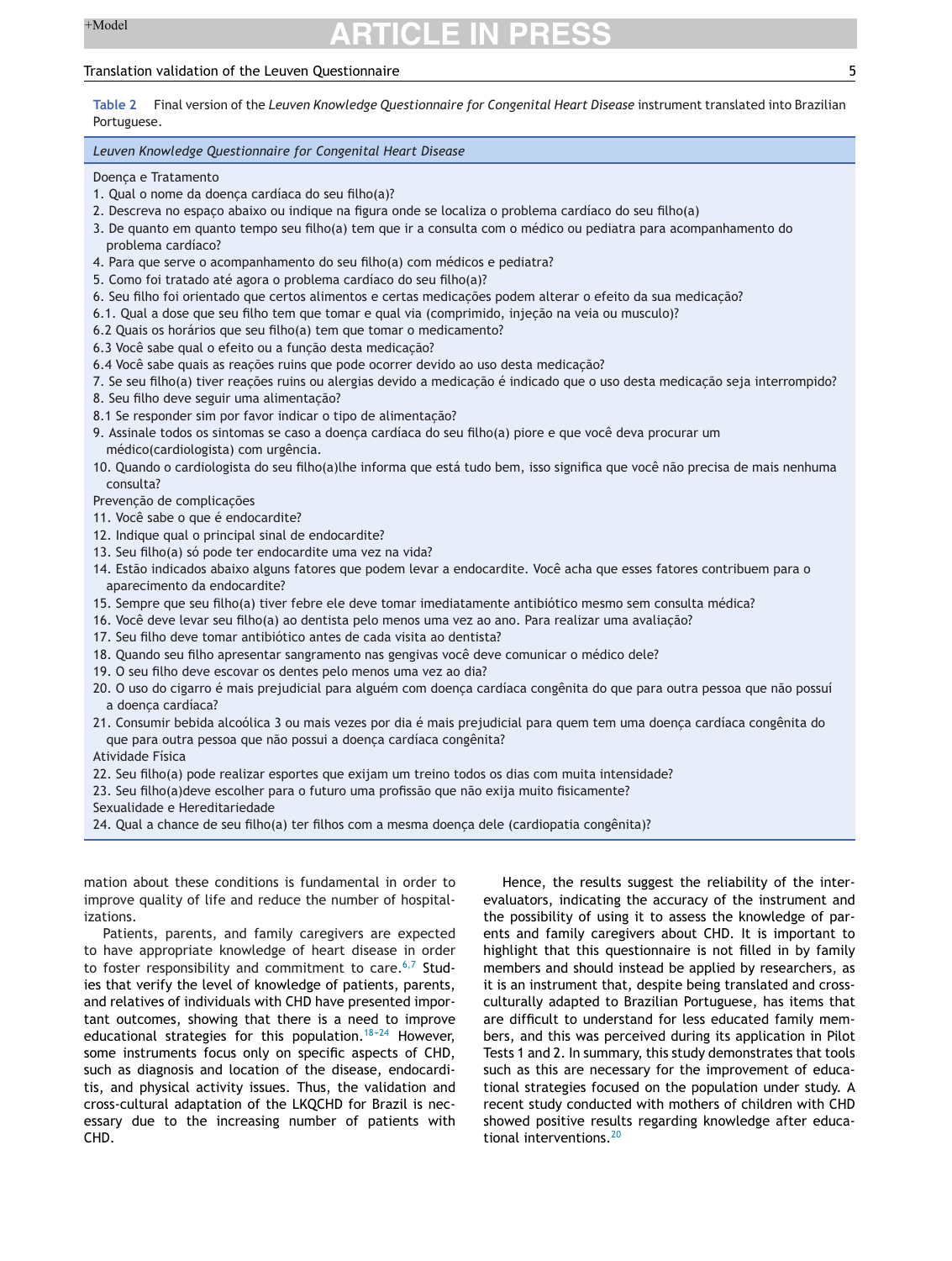|  | Table 3 Demographic data on children and families         |  |  |  |
|--|-----------------------------------------------------------|--|--|--|
|  | (n = 171). Porto Alegre, Rio Grande do Sul, Brazil, 2019. |  |  |  |

| Table 4                                                    |  | Kappa concordance coefficients for the Leuven |  |  |
|------------------------------------------------------------|--|-----------------------------------------------|--|--|
| evaluators. Porto Alegre, Rio Grande do Sul, Brazil, 2019. |  |                                               |  |  |

| Age of children                             | $5(3-9)$     |
|---------------------------------------------|--------------|
| Sex                                         | n(%)         |
| Male                                        | 88 (51.4)    |
| Female                                      | 83 (48.6)    |
| Average time of treatment (P25-P75)         | $4(2-8)$     |
| Origin                                      | n(%)         |
| Porto Alegre                                | 18 (10%)     |
| Metropolitan Region                         | 30 (17%)     |
| Interior                                    | 121 (71%)    |
| Another State                               | 2(2%)        |
| Relationship                                | n(%)         |
| Father                                      | $10(6.1\%)$  |
| Mother                                      | 149 (87.2%)  |
| Grandmother                                 | 9(5%)        |
| Sister                                      | 3(1.7%)      |
| Schooling                                   | n(%)         |
| Brazilian primary school (14–15) incomplete | 68 (39.7)    |
| Brazilian primary school (14-15) complete   | 21(12)       |
| Brazilian high school incomplete            | 20(12.2)     |
| Brazilian high school complete              | 51(29.8)     |
| University degree incomplete                | 2(1.7)       |
| University degree complete                  | 6(3.5)       |
| Postgraduate                                | 3(1.7)       |
| Congenital heart conditions                 | n(%)         |
| Interventricular communication (IVC)        | 45 (26%)     |
| Interatrial communication (IAC)             | 39 (23%)     |
| <b>Tetralogy of Fallot</b>                  | 21 (12%)     |
| Aorta coarctation                           | 13 $(0.8\%)$ |
| Persistence of the ductus arteriosus (PDA)  | 6(3.5%)      |
| Large vessel transposition                  | 4(2.5%)      |
| Others                                      | 43 (25.2%)   |
|                                             |              |

### **Relevance to clinical practice**

It is believed that the guidance directed to the gaps presented in the application of this questionnaire will have a direct impact on the health of children with CHD, reducing health complications and even hospitalizations, improving the quality of life of children and their families, since there are reports that interventions focused on education reduce stress for family members and improve the quality of life and emotional state of individuals.<sup>[21](#page-6-0)</sup>

### **Limitations of the study**

A particular limitation of the study is that the instrument has gone through the process of adaptation and validation in only a few countries, making it difficult to discuss and compare the results in a wider range of locations.

## **Conclusions**

In conclusion, the Brazilian version of the LKQCHD, applied in only a few countries, making it difficult to discuss and compare the results in a wider scenario, proving to be valid and reliable for assessing the knowledge of parents and family caregivers about the child's CHD. The application of

| <b>Items</b>   | <b>I_IVC</b> |         | Kappa inter-raters |         |  |
|----------------|--------------|---------|--------------------|---------|--|
|                | Relevance    | Clarity | Relevance          | Clarity |  |
| $\mathbf{1}$   | 1.00         | 1.00    | 1.00               | 1.00    |  |
| $\overline{2}$ | 1.00         | 0.80    | 1.00               | 0.76    |  |
| 3              | 1.00         | 1.00    | 1.00               | 1.00    |  |
| $\overline{4}$ | 0.80         | 1.00    | 0.76               | 1.00    |  |
| 5              | 1.00         | 1.00    | 1.00               | 1.00    |  |
| 6.1            | 1.00         | 1.00    | 1.00               | 1.00    |  |
| 6.2            | 1.00         | 0.80    | 1.00               | 0.76    |  |
| 6.3            | 1.00         | 0.80    | 1.00               | 1.00    |  |
| 6.4            | 1.00         | 1.00    | 1.00               | 0.76    |  |
| $\overline{7}$ | 1.00         | 0.80    | 1.00               | 0.76    |  |
| 8              | 1.00         | 0, 80   | 1.00               | 0.76    |  |
| 8.1            | 1.00         | 0.80    | 1.00               | 1.00    |  |
| 9              | 1.00         | 1.00    | 1.00               | 1.00    |  |
| 10             | 1.00         | 0.80    | 1.00               | 0.76    |  |
| 11             | 1.00         | 1.00    | 1.00               | 1.00    |  |
| 12             | 1.00         | 1.00    | 1.00               | 1.00    |  |
| 13             | 1.00         | 1.00    | 1.00               | 1.00    |  |
| 14             | 1.00         | 1.00    | 1.00               | 1.00    |  |
| 15             | 1.00         | 1.00    | 1.00               | 1.00    |  |
| 16             | 1.00         | 1.00    | 1.00               | 1.00    |  |
| 17             | 1.00         | 1.00    | 1.00               | 1.00    |  |
| 18             | 1.00         | 1.00    | 1.00               | 1.00    |  |
| 19             | 0.80         | 0.80    | 0.76               | 0.76    |  |
| 20             | 1.00         | 0, 80   | 1.00               | 0,76    |  |
| 21             | 1.00         | 0,80    | 1.00               | 0,76    |  |
| 22             | 1.00         | 1.00    | 1.00               | 1.00    |  |
| 23             | 1.00         | 0, 80   | 1.00               | 0,76    |  |
| 24             | 1.00         | 1.00    | 1.00               | 1.00    |  |

this instrument may help in the elaboration of educational strategies and contribute to the improvement of the patients and family members' quality of life, as well as improving the care practices of cardiology and nursing.

During its validation, there were some gaps in the knowledge of this population; after its publication, a study evaluating knowledge will be performed, using these results to develop a playful educational booklet for family members.

### **Conflicts of interest**

The authors declare no conflicts of interest.

### **Appendix A. Supplementary data**

Supplementary material related to this article can be found, in the online version, at doi:[https://doi.org/10.](https://doi.org/10.1016/j.jped.2020.07.004) [1016/j.jped.2020.07.004](https://doi.org/10.1016/j.jped.2020.07.004).

### **References**

1. [Rosa](http://refhub.elsevier.com/S0021-7557(20)30194-7/sbref0005) [RC,](http://refhub.elsevier.com/S0021-7557(20)30194-7/sbref0005) [Rosa](http://refhub.elsevier.com/S0021-7557(20)30194-7/sbref0005) [RF,](http://refhub.elsevier.com/S0021-7557(20)30194-7/sbref0005) [Zen](http://refhub.elsevier.com/S0021-7557(20)30194-7/sbref0005) [PR,](http://refhub.elsevier.com/S0021-7557(20)30194-7/sbref0005) [Paskulin](http://refhub.elsevier.com/S0021-7557(20)30194-7/sbref0005) [GA.](http://refhub.elsevier.com/S0021-7557(20)30194-7/sbref0005) [Congenital](http://refhub.elsevier.com/S0021-7557(20)30194-7/sbref0005) [heart](http://refhub.elsevier.com/S0021-7557(20)30194-7/sbref0005) [defects](http://refhub.elsevier.com/S0021-7557(20)30194-7/sbref0005) [and](http://refhub.elsevier.com/S0021-7557(20)30194-7/sbref0005) [extracardiac](http://refhub.elsevier.com/S0021-7557(20)30194-7/sbref0005) [malformations.](http://refhub.elsevier.com/S0021-7557(20)30194-7/sbref0005) [Rev](http://refhub.elsevier.com/S0021-7557(20)30194-7/sbref0005) [Paul](http://refhub.elsevier.com/S0021-7557(20)30194-7/sbref0005) [Pediatr.](http://refhub.elsevier.com/S0021-7557(20)30194-7/sbref0005) 2013;31:243-51.

<span id="page-5-0"></span>